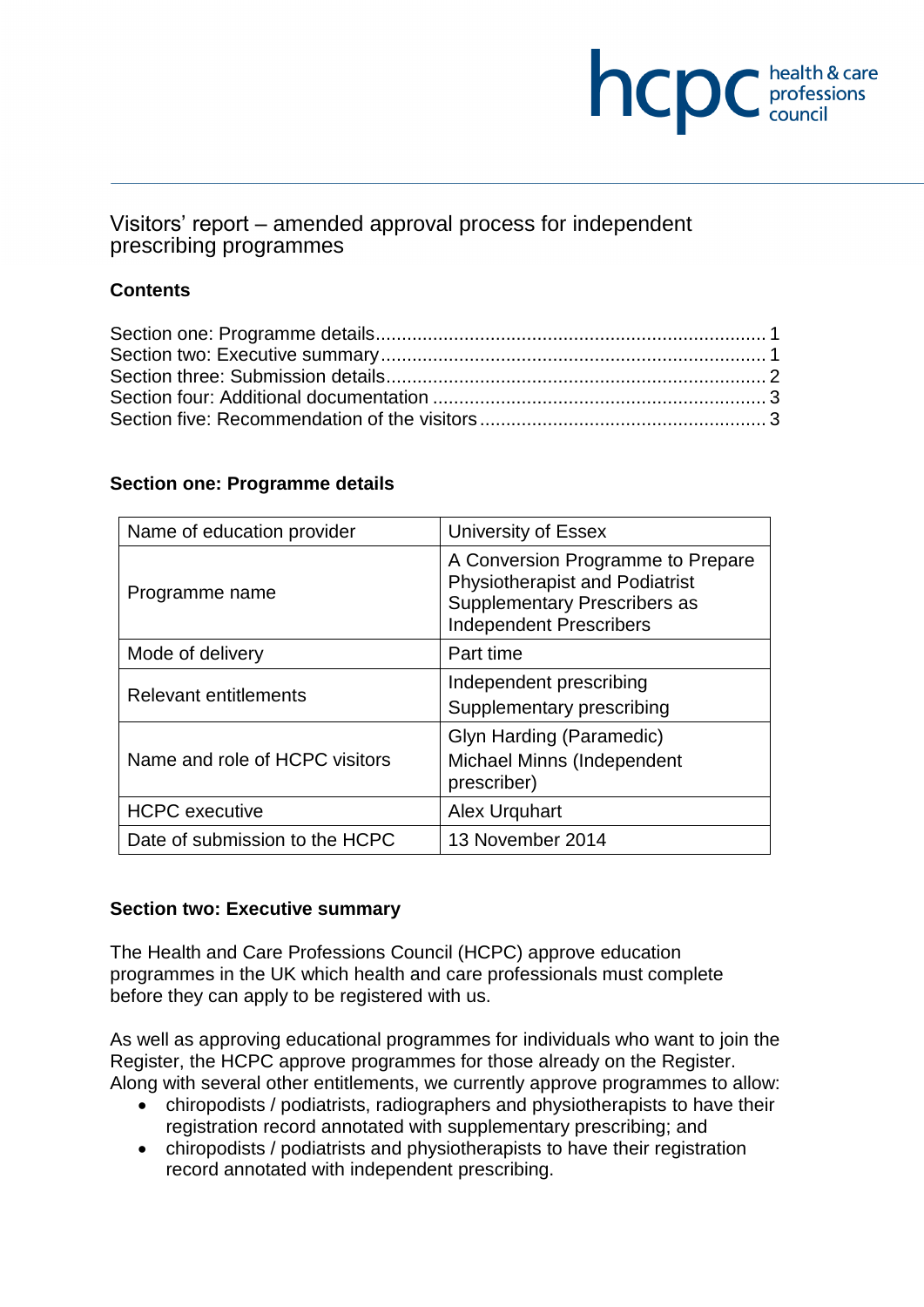We have previously ensured that a currently running supplementary prescribing programme at this education provider has met the standards of education and training (SETs). As this new or amended programme is based on an existing HCPC approved supplementary prescribing programme, we can be satisfied that it meets some of the standards for prescribing, which are based on the SETs. However, we have identified some standards where we will need to make a judgement about how the introduction or modification of elements of the programme impact on the way it meets these standards.

To recommend a programme for approval, the visitors must be assured that the programme meets the standards for education providers part of the standards for prescribing, and that those who complete the programme demonstrate an ability to meet the standards for all prescribers (along with the additional standards for independent prescribers where required).

## **Section three: Submission details**

The following required documents were provided as part of the submission:

- Information for applicants (eg advertising materials, admissions / entry criteria)
- Programme specification
- Student handbook
- Information about programme and management team structure, including staff CVs
- Module descriptors
- Extracts from practice placement documents
- Extracts from assessment regulations relating to student progression and external examiners
- Standards for prescribing mapping document